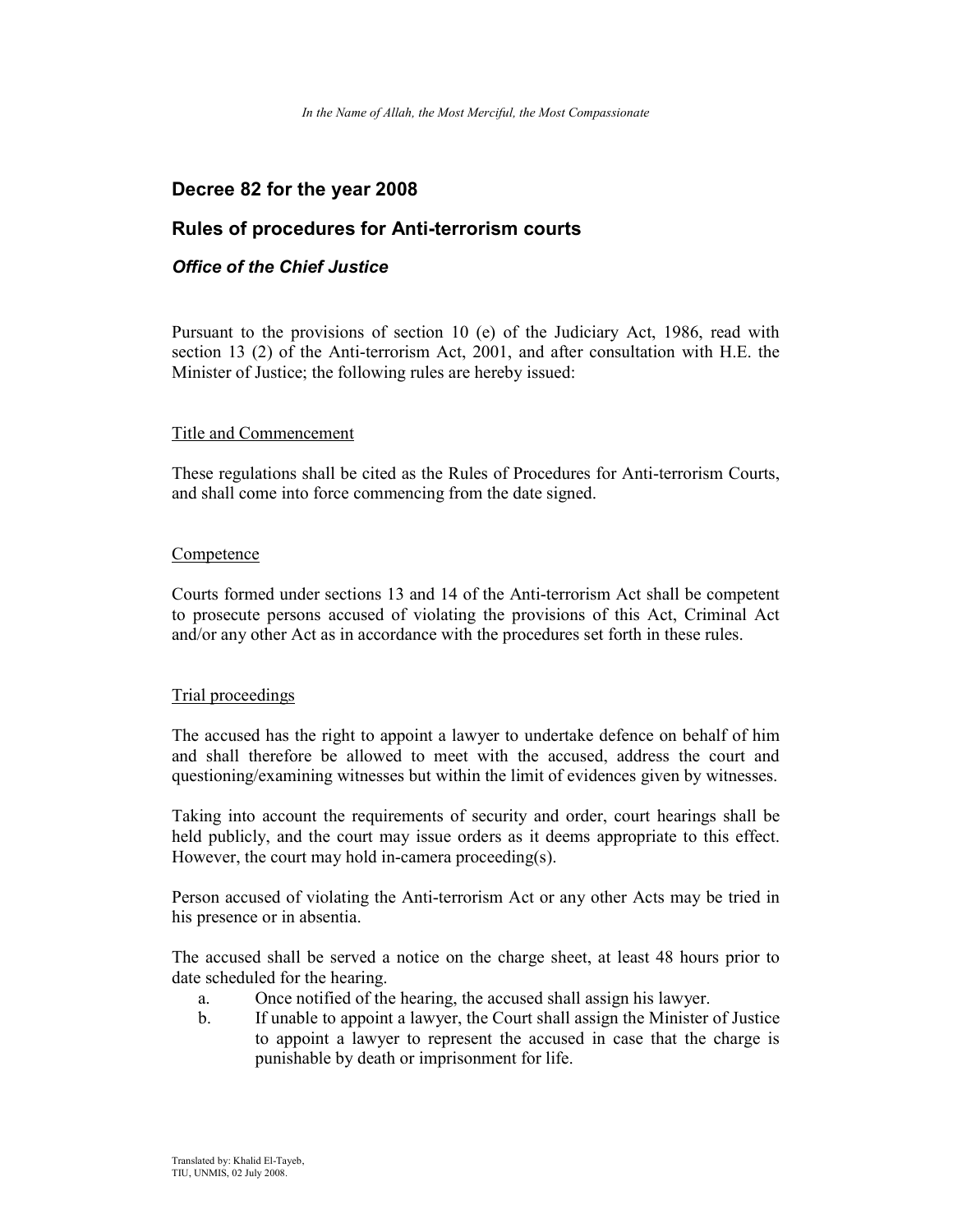- c. If the defence representative comes to constitute a council to defend all the accused-persons, only one representative nominated by them shall be permitted to address the court.
- d. Hearings shall not be disrupted due to the absence of the counsel of the accused or his withdrawal.

Trial proceedings begin by recording the name of the accused-person(s) or data related to them.

(a) The prosecution representative shall initiate his case by an opening speech describing the offence and briefly indicating the evidences based on which the defendant's conviction is anticipated to be established.

(b) The prosecution panel shall be obliged to submit its list of witnesses and make them appear before the court.

The inquiror, in his capacity as the  $1<sup>st</sup>$  prosecution witness, shall produce the documents and exhibits he obtained in relation to the accusation case. The prosecution representative may examine the witnesses. The accused or his counsel may also crossexamine them. Then the accusation representative may re-examine the witness(s). The court may, after having heard the prosecution witness(s), examine the accused-person and ask him any questions it deems necessary for enabling him clarify any circumstances of evidential matters shown against him.

In case there are more than one accused-person; the statements given by one of them upon his examination shall be taken into consideration by the court and shall be deemed acceptable evidence against any other accused-person or in favor thereof.

If the accused refuses to answer such questions or gives false statements, he shall not be subject to any punishment, however the court may deduce from such refusal or answer whatsoever it deems appropriate and fair.

Then, the accused shall be addressed with charge(s) which shall, where necessary, be explained to him, and after that shall be asked whether he is guilty or not of offence(s) accused to have committed.

If the accused-person responds that he is guilty; in this case his confession must be recorded and that the court may, in its own discretion, decide to convict the accused on the basis of such confession.

If the accused-person responds that he is not guilty or does not respond to the charge; then in this case the court shall proceed with its proceedings and the accused or his counsel in these cases shall clarify the line of defense.

After been examined, the accused shall be asked whether intends to call defense witnesses from the list submitted.

In case the accused responds that he does not intend to call any defence witnesses, the prosecution representative shall summarize his case.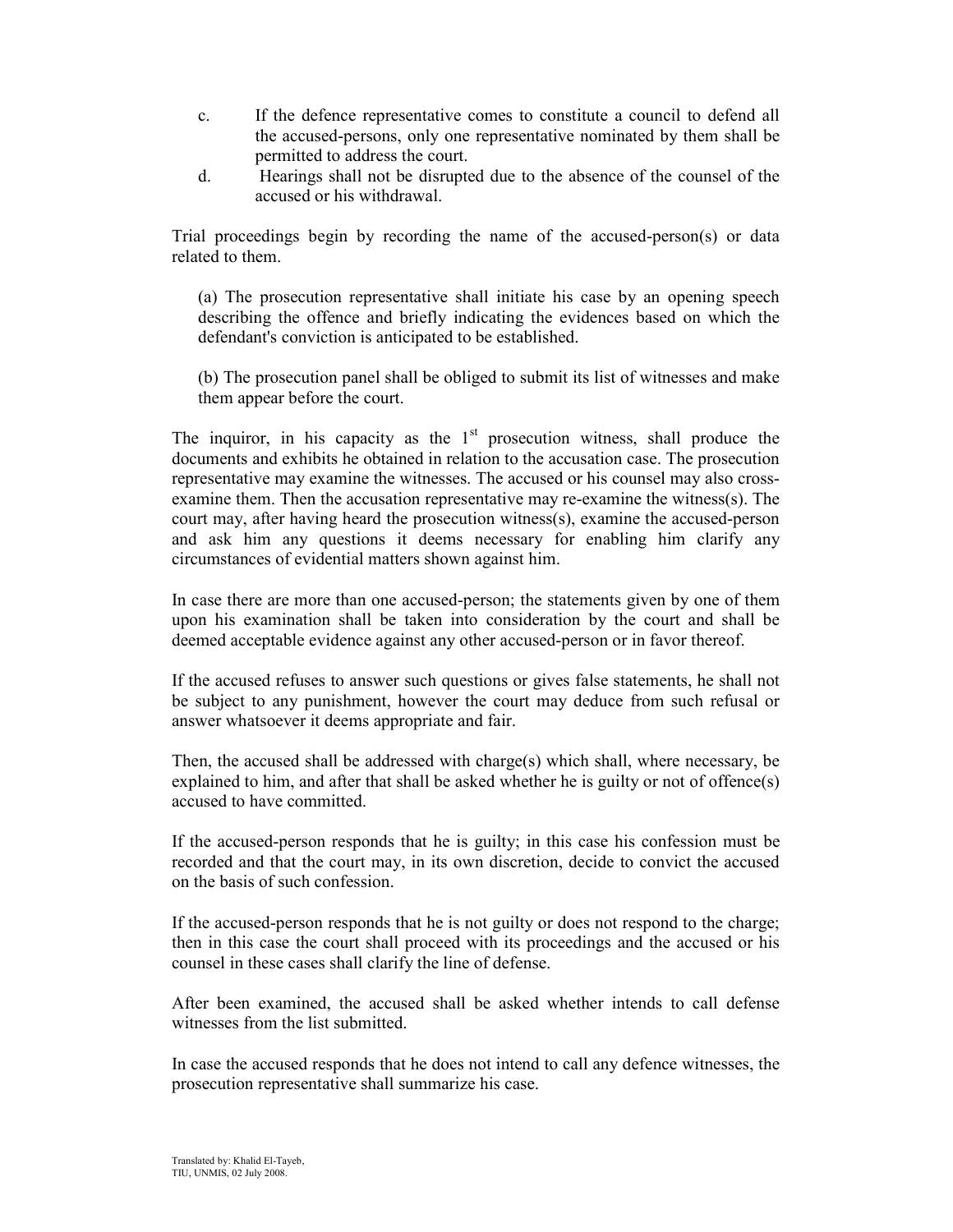a. If the accused-person wants to summon - if any- witnesses, the defence or the accused shall be required to submit a list of witnesses, as well as providing a summary including the statements given by each witness, which shall be handed over to the court 24 hours from the date upon which charge is addressed and responded to.

b. The defence or accused shall be required to call witnesses in the hearing scheduled for such a purpose.

c. The magistrate (the court) has right to exclude from among witnesses any one whose statements are deemed non-productive or non-related to the suit in subject.

The accused, or his advocate, may examine witnesses in accordance with the list he submitted, and may, after examination and cross-examination are finalized, present his final pleading.

If the accused-person is accused of committing a specific offence and then it is appeared, based on evidence, that he committed a different offence of which he could have been accused pursuant to the provisions of any Act, he may be convicted of the offence appeared to have committed even if he has not been firstly accused of.

Acceptance of evidence and weight thereof are deemed absolute competences of court of subject-matter, which shall be exercised in accordance with these Rules, taking into account the following:

- (a) The court may establish its decision of conviction on basis of the confessions recorded before the magistrate, if so given before a judge appointed pursuant to the Judiciary Act.
- (b) The court may, when feels assured, accept non-judicial confessions as evidence.
- (c) The court may, when feels assured, accept frequent hearsay evidence.
- (d) The Court may seek assistance to examine any witness whose statements given before court are found differed from his statements as recorded in the Case Inquiry Diary.
- (e) Documents including data recorded in writing or sound or digital photographs shall be taken as evidence.

The court is not required to record statements and requests it considers unproductive in the suit.

The court may seek assistance of a clerk to record hearings.

Procedures and orders issued by the court of subject-matter during the proceedings shall not be subject to appeal or review, unless after sentence is passed.

Any person against whom a sentence is passed in accordance with the provisions of the Anti-terrorism Act may appeal to the Appeal Court of Anti-terrorism within seven days after the date upon which the sentence is passed; provided that each sentence on death or imprisonment for life passed by the Courts of Anti-terrorism shall be